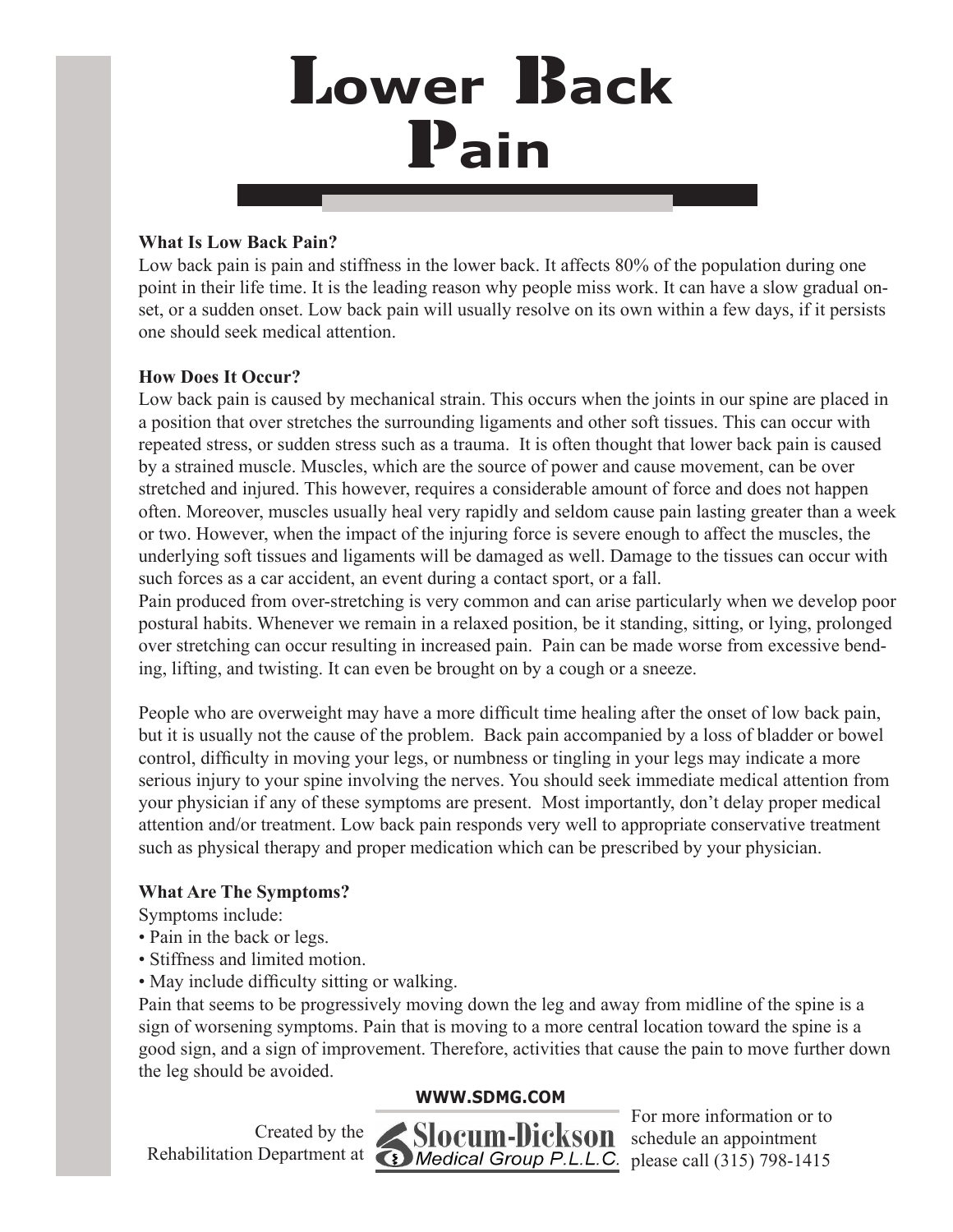## L**ower** B**ack** P**ain**

When low back pain produces pain, numbness, and/or tingling past the knee into the calf or foot, the nerve may be involved. When you have weakness in your leg, especially if you cannot lift your foot, this could be a sign of a more severe nerve involvement. New bowel or bladder problems related to your back pain may indicate a more severe injury, as well as increasing symptoms despite treatment. When these symptoms occur, it may indicate disc involvement, severe degenerative changes resulting in nerve compression, or other spinal conditions. Be sure to see your doctor when these symptoms are occurring.

## **How Is It Diagnosed?**

Low back pain can be diagnosed by a review of your medical history and clinical exam. Your doctor may order specific diagnostic tests if the symptoms do not improve in a few weeks with conservative treatment. Some of these tests might be: x-rays, CT scan, MRI, myelogram, or EMG. Your doctor will know which test is best for you. Your doctor may refer you to physical therapy, or to specialist such as an orthopedic physician, or a neurosurgeon.

## **How Is It Treated?**

Low back pain varies between individuals. The treatment that is best for you can only be determined after a thorough evaluation by your physician, and physical therapist.

Some common treatment recommendations that may help are the following:

- Ice pack applied to the low back, best if applied acutely for pain (first 72 hrs.)
- Moist heat applied to the low back area.
- Rest as needed lying in the position most comfortable for you:
- Lie on your back with a pillow under your knees and a flat pillow under your head.

Lie on your side with a pillow between your knees, keep your knees below your hips, and avoid the fetal position.

Lie flat on your stomach with no pillow, or one very flat pillow under your head.

- Medication as prescribed by your doctor.
- Begin a walking program.
- Avoid lifting, bending, and twisting.
- Always sit straight and use lumbar support if you tend to sit for long periods.
- Move about to stay comfortable, avoid static postures.
- Physical therapy.

## **WWW.SDMG.COM**

Created by the Rehabilitation Department at



For more information or to schedule an appointment please call (315) 798-1415